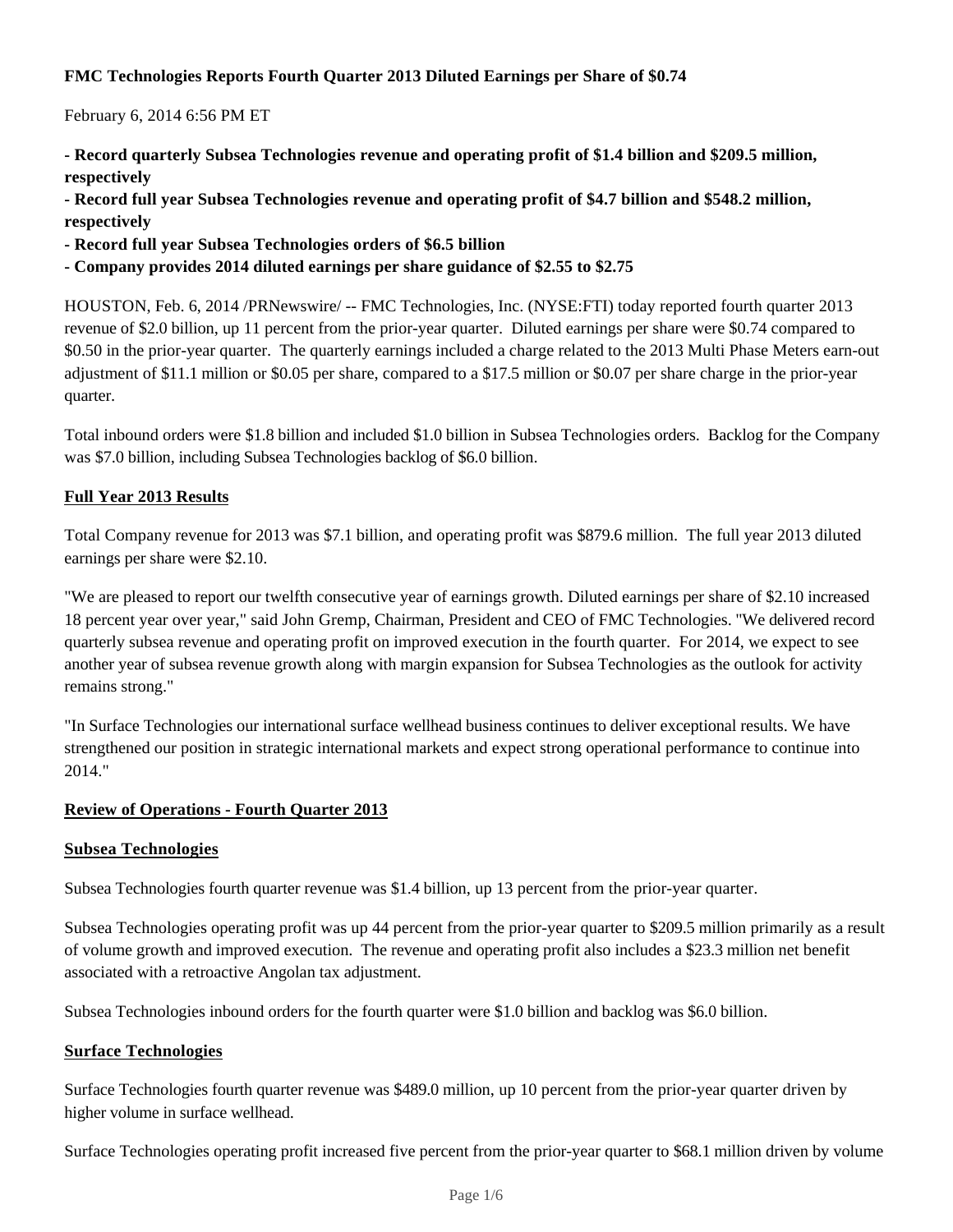growth in the international surface wellhead business.

Surface Technologies inbound orders for the fourth quarter were \$622.2 million and backlog was \$742.4 million.

### **Energy Infrastructure**

Energy Infrastructure fourth quarter revenue was \$172.6 million, up three percent from the prior-year quarter, while operating profit decreased 20 percent from the prior-year quarter to \$22.6 million.

Energy Infrastructure inbound orders for the fourth quarter were \$160.8 million and backlog was \$288.4 million.

### **Corporate Items**

Corporate expense in the fourth quarter was \$13.1 million, an increase of \$1.7 million from the prior-year quarter. Other revenue and other expense, net, decreased \$30.0 million from the prior-year quarter to \$10.0 million, due largely to a favorable variance of \$12.1 million in foreign exchange gain, a decrease of \$6.4 million related to the earn-out associated with the acquisition of Multi Phase Meters, and a favorable change in LIFO inventory costs of \$5.8 million.

The Company ended the quarter with net debt of \$973.2 million. Net interest expense was \$8.6 million in the quarter.

The Company repurchased approximately 884,000 shares of common stock in the quarter, at an average cost of \$51.38 per share.

Depreciation and amortization for the fourth quarter was \$56.8 million, up \$4.9 million from the sequential quarter. Capital expenditures for the fourth quarter were \$76.6 million.

The Company recorded an effective tax rate of 33.7 percent for the fourth quarter, which includes the impact of the Angolan tax adjustment and the Multi Phase Meters earn-out.

### **Summary and Outlook**

FMC Technologies reported fourth quarter diluted earnings per share of \$0.74.

Total inbound orders of \$1.8 billion in the fourth quarter included \$1.0 billion in Subsea Technologies orders. The Company's backlog stands at \$7.0 billion, including Subsea Technologies backlog of \$6.0 billion.

The Company's guidance range for 2014 diluted earnings per share is \$2.55 to \$2.75.

*FMC Technologies, Inc. (NYSE:FTI) is a leading global provider of technology solutions for the energy industry. Named by Forbes® Magazine as one of the World's Most Innovative Companies in 2013, the Company has approximately 19,300 employees and operates 30 production facilities in 17 countries. FMC Technologies designs, manufactures and services technologically sophisticated systems and products such as subsea production and processing systems, surface wellhead systems, high pressure fluid control equipment, measurement solutions, and marine loading systems for the oil and gas industry. For more information, visit www.fmctechnologies.com.*

This release contains "forward-looking statements" as defined in the Private Securities Litigation Reform Act of 1995. The words such as "expected," "continue," "outlook," and similar expressions are intended to identify forward-looking statements, which are generally not historical in nature. Such forward-looking statements involve significant risks, uncertainties and assumptions that could cause actual results to differ materially from our historical experience and our present expectations or projections. FMC Technologies cautions you not to place undue reliance on any forward-looking statements, which speak only as of the date hereof. Known material factors that could cause actual results to differ materially from those contemplated in the forward-looking statements include those set forth in the Company's filings with the Securities and Exchange Commission, including its Annual Report on Form 10-K, Quarterly Reports on Form 10-Q and Current Reports on Form 8-K, as well as the following: demand for our systems and services, which is affected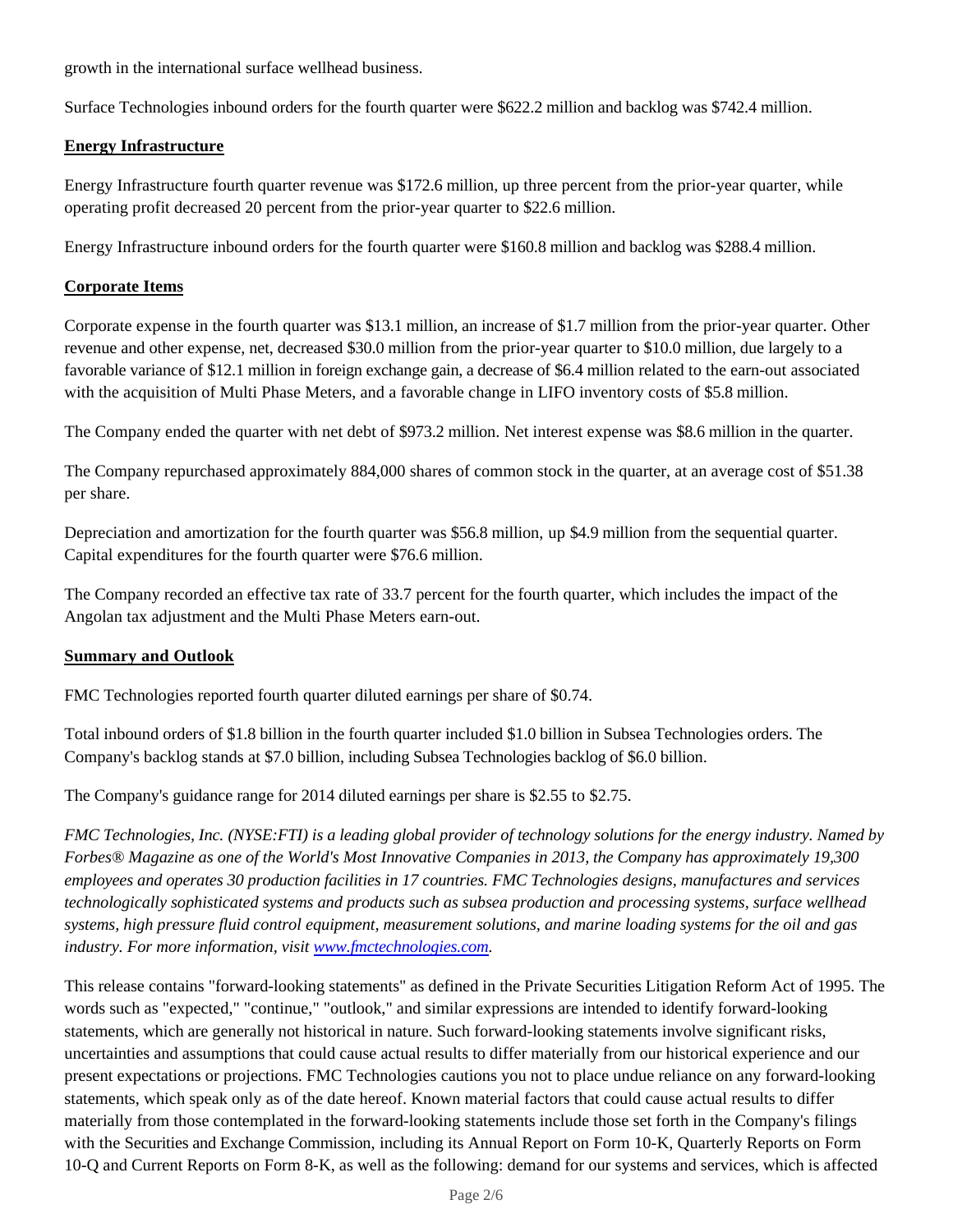by changes in the price of, and demand for, crude oil and natural gas in domestic and international markets; potential liabilities arising out of the installation or use of our systems; U.S. and international laws and regulations, including environmental regulations, that may increase our costs, limit the demand for our products and services or restrict our operations; disruptions in the political, regulatory, economic and social conditions of the foreign countries in which we conduct business; fluctuations in currency markets worldwide; cost overruns that may affect profit realized on our fixed price contracts; disruptions in the timely delivery of our backlog and its effect on our future sales, profitability, and our relationships with our customers; the cumulative loss of major contracts or alliances; deterioration in the future expected profitability or cash flows and its effect on our goodwill; rising costs and availability of raw materials; our dependence on the continuing services of key managers and employees and our ability to attract, retain and motivate additional highlyskilled employees for the operation and expansion of our business; a failure of our information technology infrastructure or any significant breach of security; our ability to develop and implement new technologies and services, as well as our ability to protect and maintain critical intellectual property assets; the outcome of uninsured claims and litigation against us; and a downgrade in the ratings of our debt could restrict our ability to access the debt capital markets. FMC Technologies undertakes no obligation to publicly update or revise any of its forward-looking statements after the date they are made, whether as a result of new information, future events or otherwise, except to the extent required by law.

**FMC Technologies, Inc. will conduct its first quarter 2014 conference call at 9:00 a.m. ET on Wednesday, April 23, 2014. The event will be available at www.fmctechnologies.com. An archived audio replay will be available after the event at the same website address. In the event of a disruption of service or technical difficulty during the call, information will be posted at www.fmctechnologies.com/earnings.**

# **FMC TECHNOLOGIES, INC. AND CONSOLIDATED SUBSIDIARIES**

### **CONDENSED CONSOLIDATED STATEMENTS OF INCOME**

**(In millions except per share amounts, unaudited)**

|                                                            | <b>Three Months Ended Twelve Months Ended</b> |           |           |             |  |
|------------------------------------------------------------|-----------------------------------------------|-----------|-----------|-------------|--|
|                                                            | December 31                                   |           |           | December 31 |  |
|                                                            | 2013                                          | 2012      | 2013      | 2012        |  |
| Revenue                                                    | \$2,047.8                                     | \$1,840.9 | \$7,126.2 | \$6,151.4   |  |
| Costs and expenses                                         | 1,773.8                                       | 1,651.3   | 6,378.6   | 5,546.6     |  |
|                                                            | 274.0                                         | 189.6     | 747.6     | 604.8       |  |
| Other income (expense), net                                | 4.3                                           | (1.4)     | 5.3       | 23.0        |  |
| Income before net interest expense and income taxes        | 278.3                                         | 188.2     | 752.9     | 627.8       |  |
| Net interest expense                                       | (8.6)                                         | (10.7)    | (33.7)    | (26.6)      |  |
| Income before income taxes                                 | 269.7                                         | 177.5     | 719.2     | 601.2       |  |
| Provision for income taxes                                 | 90.6                                          | 56.1      | 212.6     | 166.4       |  |
| Net income                                                 | 179.1                                         | 121.4     | 506.6     | 434.8       |  |
| Net income attributable to noncontrolling interests        | (1.3)                                         | (1.0)     | (5.2)     | (4.8)       |  |
| Net income attributable to FMC Technologies, Inc.          | \$177.8                                       | \$120.4   | \$501.4   | \$430.0     |  |
| Earnings per share attributable to FMC Technologies, Inc.: |                                               |           |           |             |  |
| <b>Basic</b>                                               | \$0.75                                        | \$0.50    | \$2.10    | \$1.79      |  |
| Diluted                                                    | \$0.74                                        | \$0.50    | \$2.10    | \$1.78      |  |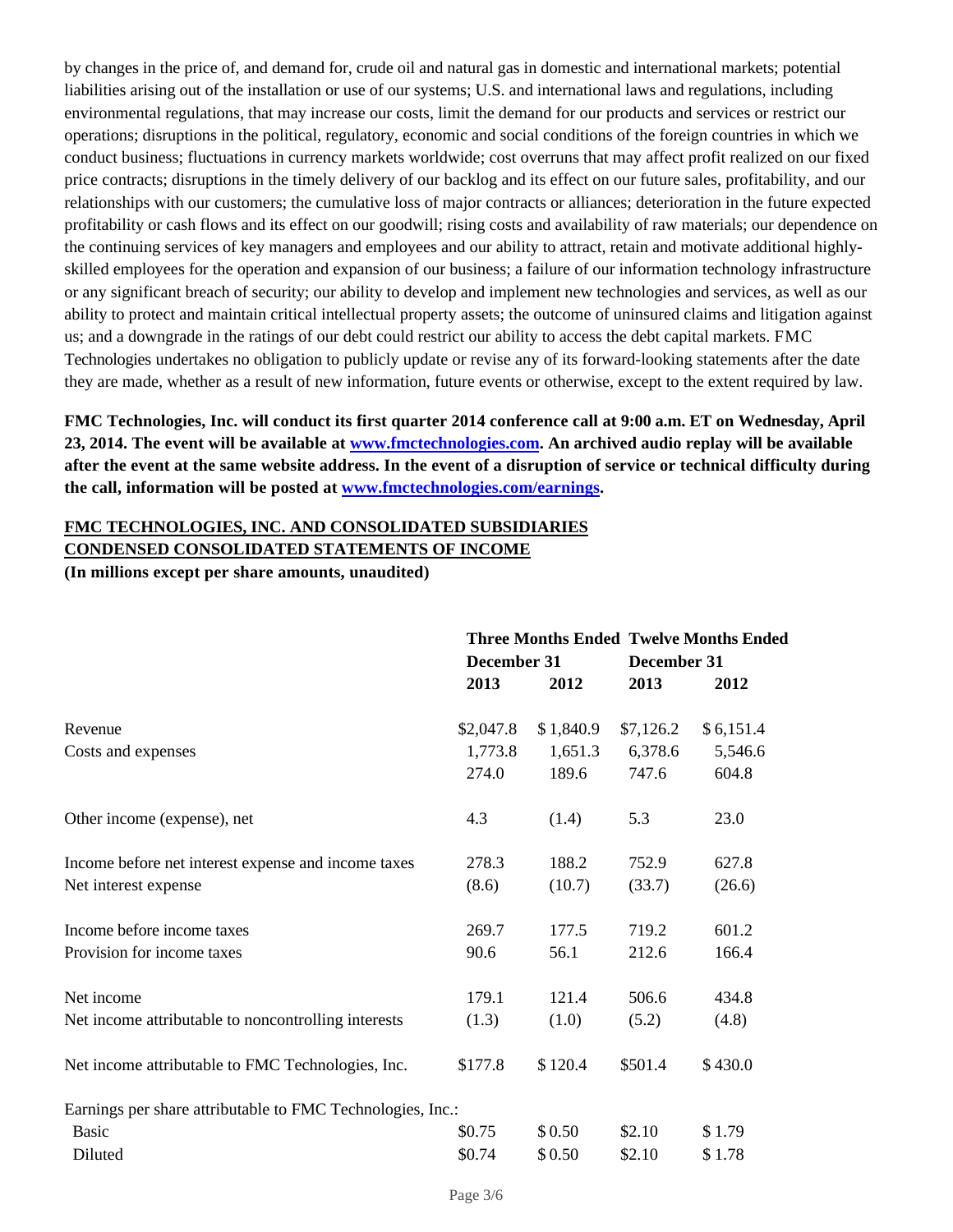| Weighted average shares outstanding:                      |                                                                             |           |           |           |       |
|-----------------------------------------------------------|-----------------------------------------------------------------------------|-----------|-----------|-----------|-------|
| <b>Basic</b>                                              |                                                                             | 238.1     | 238.8     | 238.3     | 239.7 |
| Diluted                                                   |                                                                             | 238.9     | 240.1     | 239.1     | 240.9 |
| FMC TECHNOLOGIES, INC. AND CONSOLIDATED SUBSIDIARIES      |                                                                             |           |           |           |       |
| <b>BUSINESS SEGMENT DATA</b>                              |                                                                             |           |           |           |       |
| (Unaudited and in millions)                               |                                                                             |           |           |           |       |
|                                                           |                                                                             |           |           |           |       |
|                                                           | <b>Three Months Ended Twelve Months Ended</b><br>December 31<br>December 31 |           |           |           |       |
|                                                           | 2013                                                                        | 2012      | 2013      | 2012      |       |
| <b>Revenue</b>                                            |                                                                             |           |           |           |       |
| Subsea Technologies                                       | \$1,390.0                                                                   | \$1,234.5 | \$4,726.9 | \$4,006.8 |       |
| <b>Surface Technologies</b>                               | 489.0                                                                       | 443.7     | 1,806.8   | 1,598.1   |       |
| Energy Infrastructure                                     | 172.6                                                                       | 167.6     | 617.2     | 574.1     |       |
| Other revenue $(1)$ and intercompany eliminations $(3.8)$ |                                                                             | (4.9)     | (24.7)    | (27.6)    |       |
|                                                           | \$2,047.8                                                                   | \$1,840.9 | \$7,126.2 | \$6,151.4 |       |
| Income before income taxes                                |                                                                             |           |           |           |       |
| Segment operating profit                                  |                                                                             |           |           |           |       |
| Subsea Technologies                                       | \$209.5                                                                     | \$145.8   | \$548.2   | \$432.2   |       |
| <b>Surface Technologies</b>                               | 68.1                                                                        | 64.6      | 257.2     | 284.3     |       |
| <b>Energy Infrastructure</b>                              | 22.6                                                                        | 28.2      | 74.3      | 68.2      |       |
| Intercompany eliminations                                 | (0.1)                                                                       |           | (0.1)     |           |       |
| Total segment operating profit                            | 300.1                                                                       | 238.6     | 879.6     | 784.7     |       |
| Corporate items                                           |                                                                             |           |           |           |       |
| Corporate expense                                         | (13.1)                                                                      | (11.4)    | (46.3)    | (41.8)    |       |
| Other revenue and other expense, net (1)                  | (10.0)                                                                      | (40.0)    | (85.6)    | (119.9)   |       |
| Net interest expense                                      | (8.6)                                                                       | (10.7)    | (33.7)    | (26.6)    |       |
| Total corporate items                                     | (31.7)                                                                      | (62.1)    | (165.6)   | (188.3)   |       |
| Income before income taxes attributable                   |                                                                             |           |           |           |       |
| to FMC Technologies, Inc.                                 | \$268.4                                                                     | \$176.5   | \$714.0   | \$596.4   |       |

contracts. Other expense, net, generally includes stock-based compensation, other employee benefits, LIFO $\left(1\right)$ Other revenue comprises certain unrealized gains and losses on derivative instruments related to unexecuted sales adjustments, certain foreign exchange gains and losses, and the impact of unusual or strategic transactions not representative of segment operations.

### **FMC TECHNOLOGIES, INC. AND CONSOLIDATED SUBSIDIARIES**

#### **BUSINESS SEGMENT DATA**

**(Unaudited and in millions)**

### **Three Months Ended Twelve Months Ended December 31 December 31 2013 2012 2013 2012**

#### **Inbound Orders**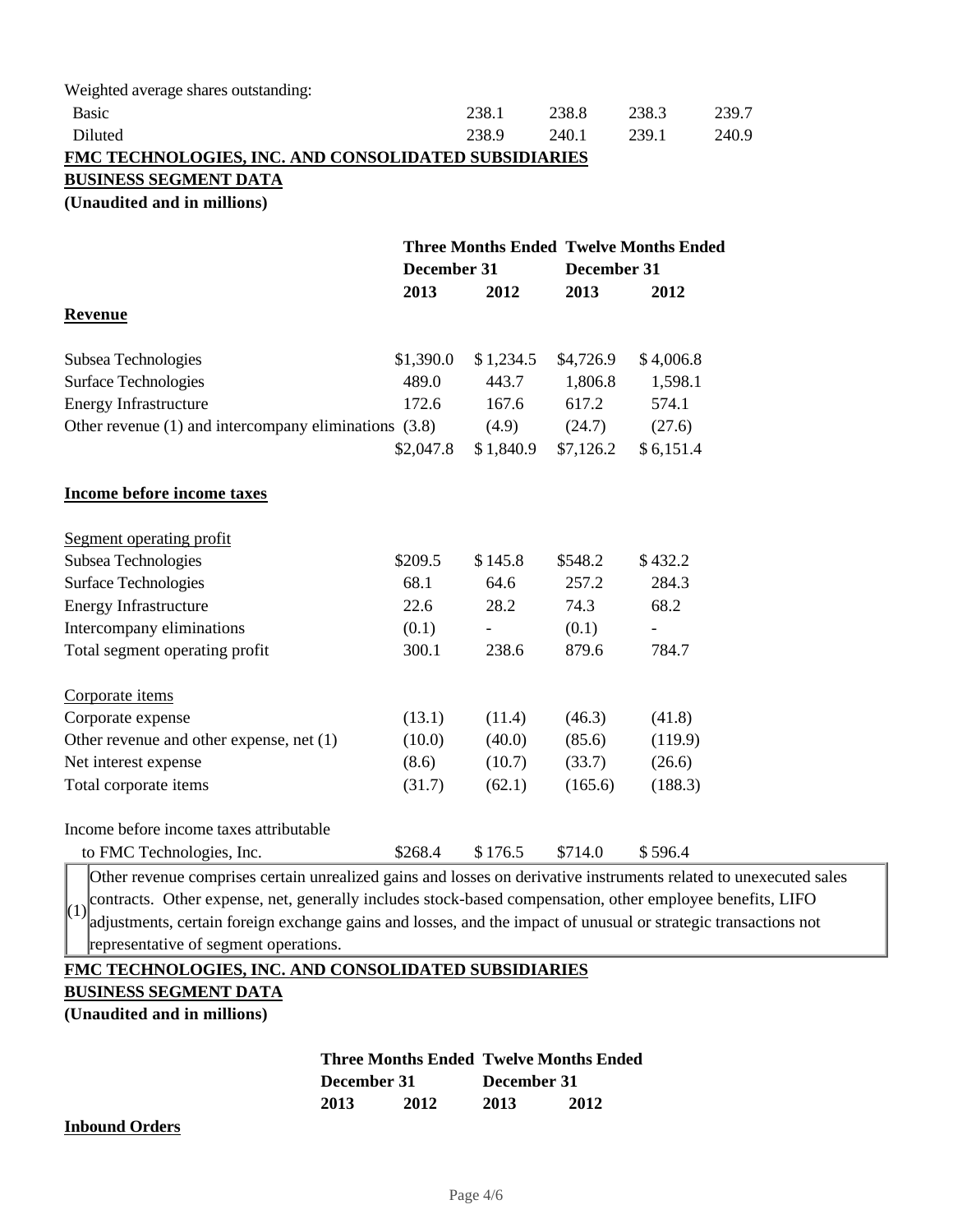| Subsea Technologies                        | \$1,025.2 | \$1,376.0 | \$6,510.3 | \$4,567.2 |
|--------------------------------------------|-----------|-----------|-----------|-----------|
| <b>Surface Technologies</b>                | 622.2     | 388.8     | 2,049.1   | 1,519.5   |
| <b>Energy Infrastructure</b>               | 160.8     | 151.5     | 605.7     | 648.1     |
| Intercompany eliminations and other (14.8) |           | (6.6)     | (44.4)    | (12.9)    |
| Total inbound orders                       | \$1,793.4 | \$1,909.7 | \$9,120.7 | \$6,721.9 |

|                                                             | December 31 |                     |  |
|-------------------------------------------------------------|-------------|---------------------|--|
|                                                             | 2013        | 2012                |  |
| <b>Order Backlog</b>                                        |             |                     |  |
| Subsea Technologies                                         | \$5,988.8   | \$4,580.3           |  |
| <b>Surface Technologies</b>                                 | 742.4       | 500.8               |  |
| <b>Energy Infrastructure</b>                                | 288.4       | 297.7               |  |
| Intercompany eliminations                                   | (21.4)      | (1.0)               |  |
| Total order backlog                                         |             | \$6,998.2 \$5,377.8 |  |
| <b>FMC TECHNOLOGIES, INC. AND CONSOLIDATED SUBSIDIARIES</b> |             |                     |  |
| <b>CONDENSED CONSOLIDATED BALANCE SHEETS</b>                |             |                     |  |
| (In millions)                                               |             |                     |  |

|             | December 31, December 31, |
|-------------|---------------------------|
| 2013        | 2012                      |
| (Unaudited) |                           |

| Cash and cash equivalents                                   | \$399.1   | \$342.1   |
|-------------------------------------------------------------|-----------|-----------|
| Trade receivables, net                                      | 2,067.2   | 1,765.5   |
| Inventories, net                                            | 980.4     | 965.1     |
| Other current assets                                        | 576.3     | 415.6     |
| Total current assets                                        | 4,023.0   | 3,488.3   |
| Property, plant and equipment, net                          | 1,349.1   | 1,243.5   |
| Goodwill                                                    | 580.7     | 597.7     |
| Intangible assets, net                                      | 315.3     | 347.4     |
| Investments                                                 | 44.3      | 37.4      |
| Other assets                                                | 293.2     | 188.6     |
| Total assets                                                | \$6,605.6 | \$5,902.9 |
| Short-term debt and current portion of long-term debt\$42.5 |           | \$60.4    |
| Accounts payable, trade                                     | 750.7     | 664.2     |
| Advance payments and progress billings                      | 803.2     | 501.6     |
| Other current liabilities                                   | 1,018.3   | 744.2     |
| Total current liabilities                                   | 2,614.7   | 1,970.4   |
| Long-term debt, less current portion                        | 1,329.8   | 1,580.4   |
| Other liabilities                                           | 324.8     | 498.9     |
| FMC Technologies, Inc. stockholders' equity                 | 2,317.2   | 1,836.9   |
| Noncontrolling interest                                     | 19.1      | 16.3      |
| Total liabilities and equity                                | \$6,605.6 | \$5,902.9 |